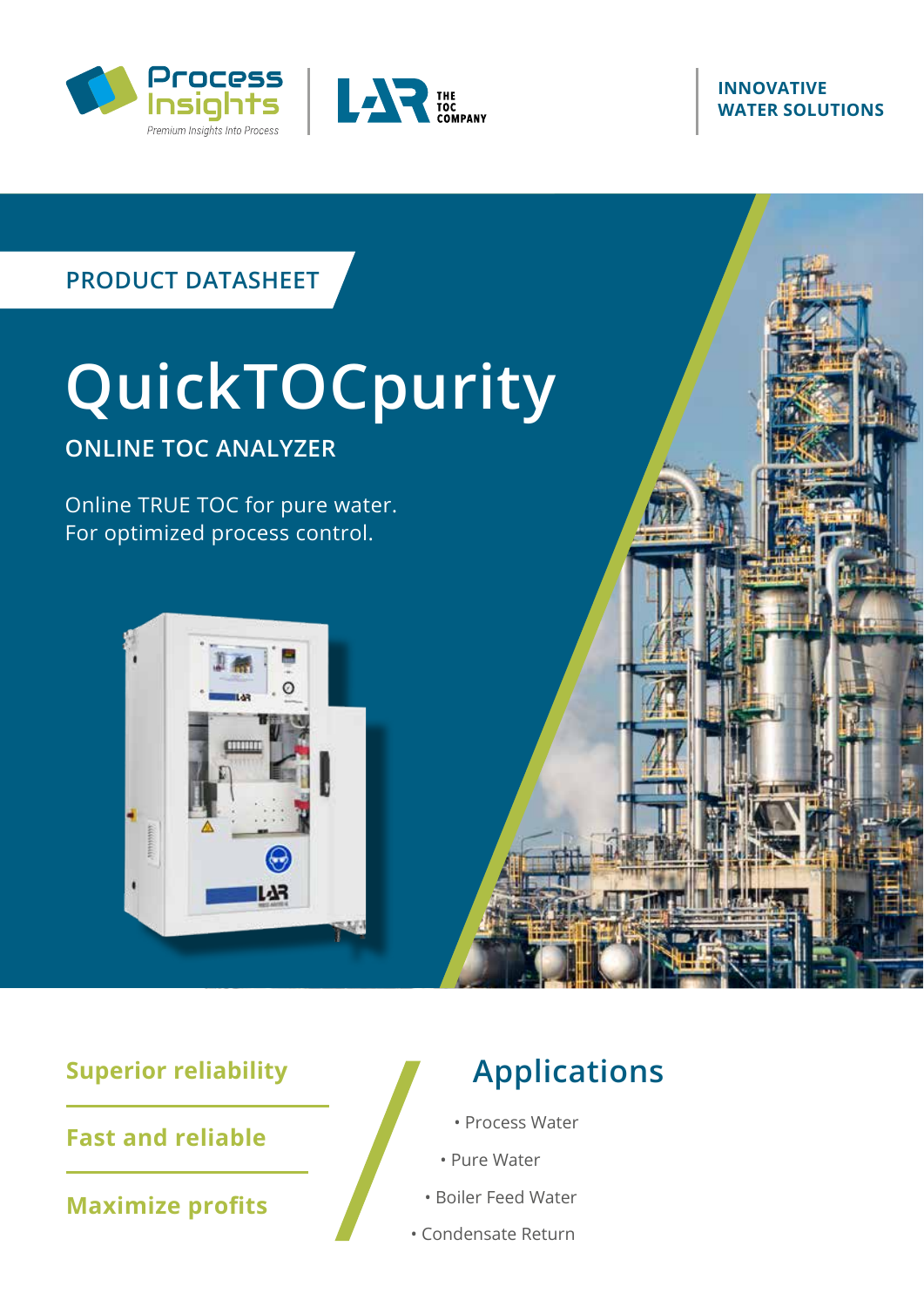# **Quick and precise – QuickTOCpurity a product you can rely on!**

LAR's QuickTOCpurity continually checks the TOC content of pure water with lowest concentrations. Even the smallest impurities are detected. At 1,200 °C , samples are completely oxidized and within 3 minutes the TRUE TOC is determined.

LAR's TOC analyzer is the online TOC measurement system for the determination of total carbon (TC), total organic carbon (TOC), total inorganic carbon (TIC) and dissolved organic carbon (DOC) in pure water.

# *Applications*

LAR's total organic carbon analyzer is suitable for a variety of applications and types of water, even with frequently changing sample matrixes.

- Pure Water
- Process Water
- Boiler Feed Water
- Condensate Return
- Cooling Water
- Drinking Water

#### *Features*

With the patented calibration and validation technology QuickCalibration, the analyzer can be calibrated automatically and remotely at any time.

- High Temperature Method at 1,200 °C
- Catalyst-free technique
- Batch principle
- Loop Injection System
- QuickCalibration

#### *Benefits*

Maximum uptime and reliability for TOC analysis in industrial process water applications.

- Complete sample analysis with high reproducibility
- Low cost of ownership
- Fast process control possible
- Response Time TOC: 1-2 minutes

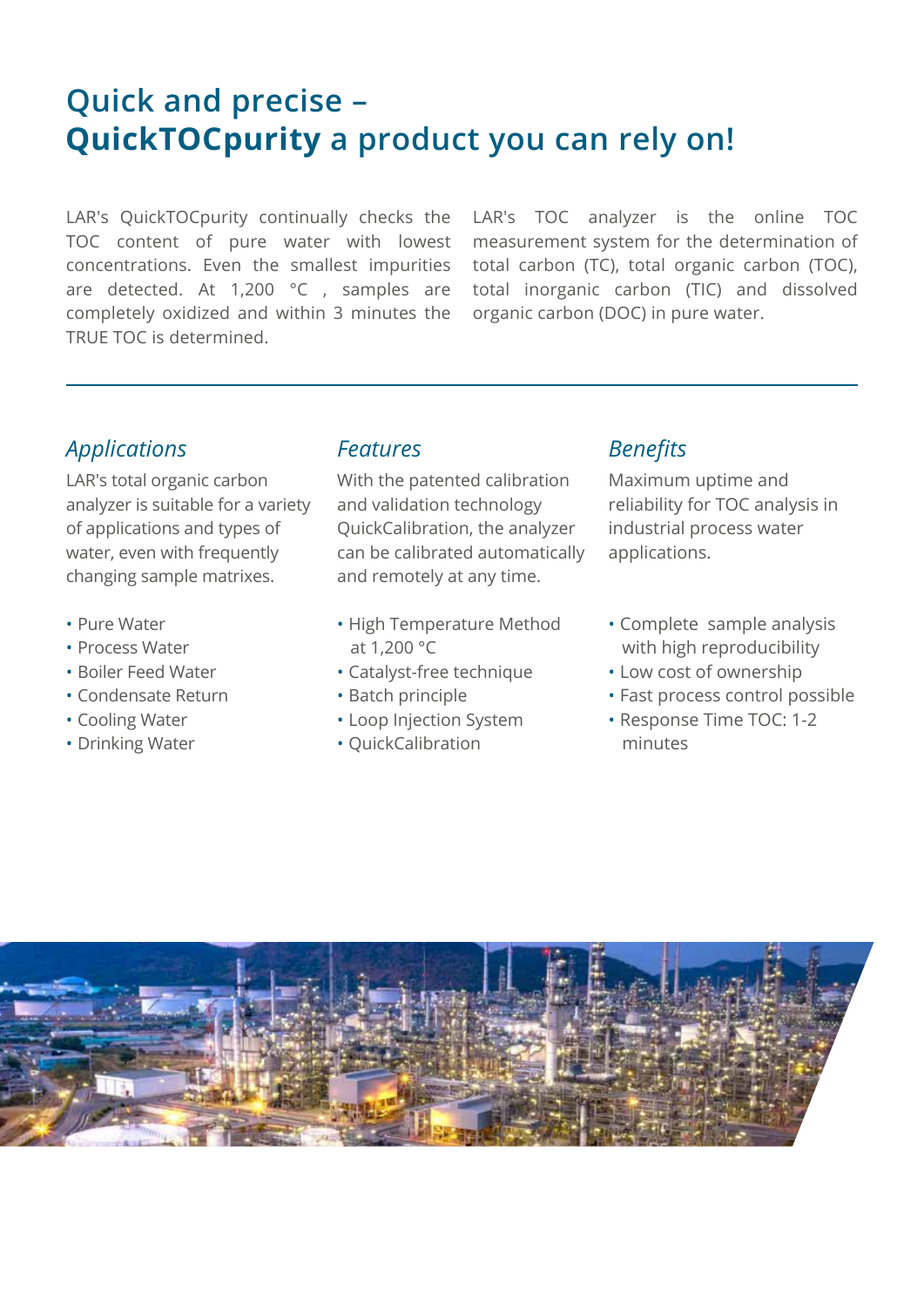# **Technical Data**

#### **Measurement Technique and Sample Preparation**

| Measurement Method         | Thermal oxidation at 1,200 °C                                                                                   |
|----------------------------|-----------------------------------------------------------------------------------------------------------------|
| Measurement Compliance     | According to DIN EN 1484:1997-08/ ISO 8245:1999-03/ US-EPA 415.1                                                |
| <b>Measurement Ranges</b>  | 0.1-20 mg/l (ppm); 1-2,000 µg/l (ppb) further options on request                                                |
| Parameter                  | TOC, TC, TIC, combinations with COD, TNb possible                                                               |
| Sensitivity                | Depending on the detector/measuring range used<br>for 10-1000ppb --> 17ppb at 4000µl injection volumefor volume |
| <b>Oxidation Principle</b> | High Temperature Oxidation (Non-catalytic at 1,200 °C)                                                          |
| Accuracy                   | Max. 2% of FSR or +/-10ppb whatever is greater                                                                  |
| Repeatability              | Max. 2% of FSR or. +/-10ppb whatever is greater                                                                 |
| Cycle Time                 | TConly / TNb / COD_o: 1-2 min.<br>TOCdiff: 4-5 min.<br>TOCdirect (NPOC): 4-6 min.                               |
| Response Time              | 1 minute                                                                                                        |
| Calibration Type           | Multi point calibration                                                                                         |
| Calibration/ Validation    | QuickCalibration                                                                                                |
| Particle Size              | Particles < 300µm                                                                                               |

## **Temperature and Humidity**

| Permissible Sample<br>Temperature  | 5-90°C / 41°F - 194°F TConly<br>$5-50^{\circ}$ C / 41°F - 122°F TOC |  |
|------------------------------------|---------------------------------------------------------------------|--|
| Ambient Temperature<br>recommended | 10 to 30 °C / 50°F - 86°F                                           |  |
| Ambient Air Humidity               | Max. 80% (non condensing)                                           |  |

#### **Dimensions and Weight**

| Housings          | Steel IP54, powder-coated; Optional: Stainless steel, IP 65, EXp Zone 1<br>and 2 for T3, T4 classes (ATEX, IECEx) |
|-------------------|-------------------------------------------------------------------------------------------------------------------|
| <b>Dimensions</b> | W 848 x H 1100 x D 635 mm (Standard housing)<br>W 33.4" x H 43.3" x D 25" (Standard housing)                      |
| Weight            | From 115 kg / 253.6Lbs (Standard housing)                                                                         |

## **Electric and Hydraulic Specifications**

| Inflow and Outflow  | Tube 4,8 mm ID, / 0.18" ID         |
|---------------------|------------------------------------|
| Power Supply        | 230 /115 V~, 50 / 60 Hz            |
| Analogue Output     | $0/4 - 20$ mA                      |
| Serial Interface    | RS 232                             |
| Safety              | 10 A internal, 16 A external       |
| Internet Capability | LAN, Option for WLAN               |
| Option              | Remote control via TCP/IP protocol |

#### **Equipment Devices and Data Output**

TFT Touchscreen-Graphic-Display, 10,4" , high resolution, back-lit

Self explanatory software, Autostart function

Standard data interfaces, e.g. office PC (USB)